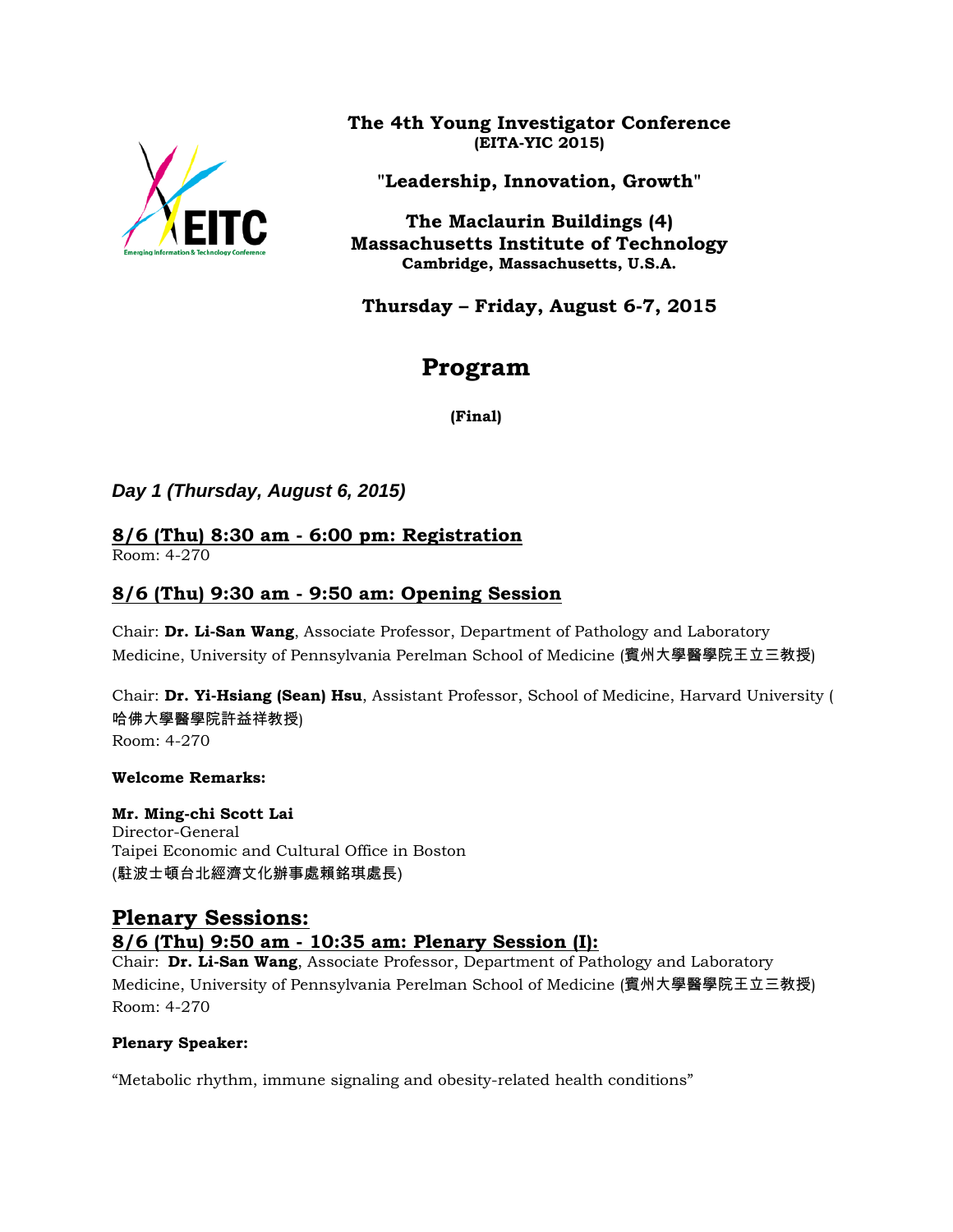#### **Dr. Chih-Hao Lee**

Professor of Genetics and Complex Diseases Harvard T.H. Chan School of Public Health Division of Biological Sciences Department of Genetics and Complex Diseases Harvard University

## **8/6 (Thu) 10:35 am – 11:20 am: Plenary Session (II):**

Chair: **Dr. Yi-Hsiang (Sean) Hsu**, Assistant Professor, School of Medicine, Harvard University ( 哈佛大學醫學院許益祥教授)

Room: 4-270

#### **Plenary Speaker:**

"Bioinformatic Challenges for DNA-Seq and RNA-Seq experiments" **Dr. Li-San Wang** Associate Professor, Department of Pathology and Laboratory Medicine University of Pennsylvania Perelman School of Medicine (賓州大學醫學院王立三教授)

## **8/6 (Thu) 11:20 am - 11:35 am: Break**

## **Plenary Sessions:**

### **8/6 (Thu) 11:35 am – 12:20 pm: Plenary Session (III):**

Chair: **Dr. Hsiang-Ying (Sherry) Lee**, Postdoctoral Associate, Whitehead Institute for Biomedical Research, Massachusetts Institute of Technology (麻省理工學院李湘盈博士) Room: 4-270

#### **Plenary Speaker:**

#### **Dr. Frank Chuan Kuo**

Associate Professor of Pathology, Harvard Medical School Director, Pathology Informatics Director, Assay Development, Center for Advanced Molecular Diagnostics Core Director, Pathology Specimen Locator, DF/HCC

## **8/6 (Thu) 12:20 pm - 2:35 pm: Lunch**

## **Parallel Sessions:**

## **8/6 (Thu) 2:35 pm – 4:05 pm: Technical Session D1-W1-T1: Business Venture and Research, In Silico Research, Big Data and Analytics, Machine Learning, and Data Science**

Chair: **Dr. Woei-jyh (Adam) Lee**, Tyser Teaching Fellow of Information Systems, Robert H. Smith School of Business, University of Maryland, College Park (馬里蘭大學學院市分校史密斯商學

院李偉智教授) Room: 4-270

"WebMeV-A Cloud Based Platform for Genomic Analysis" **Dr. Yaoyu E. Wang** Associate Director, Center for Cancer Computational Biology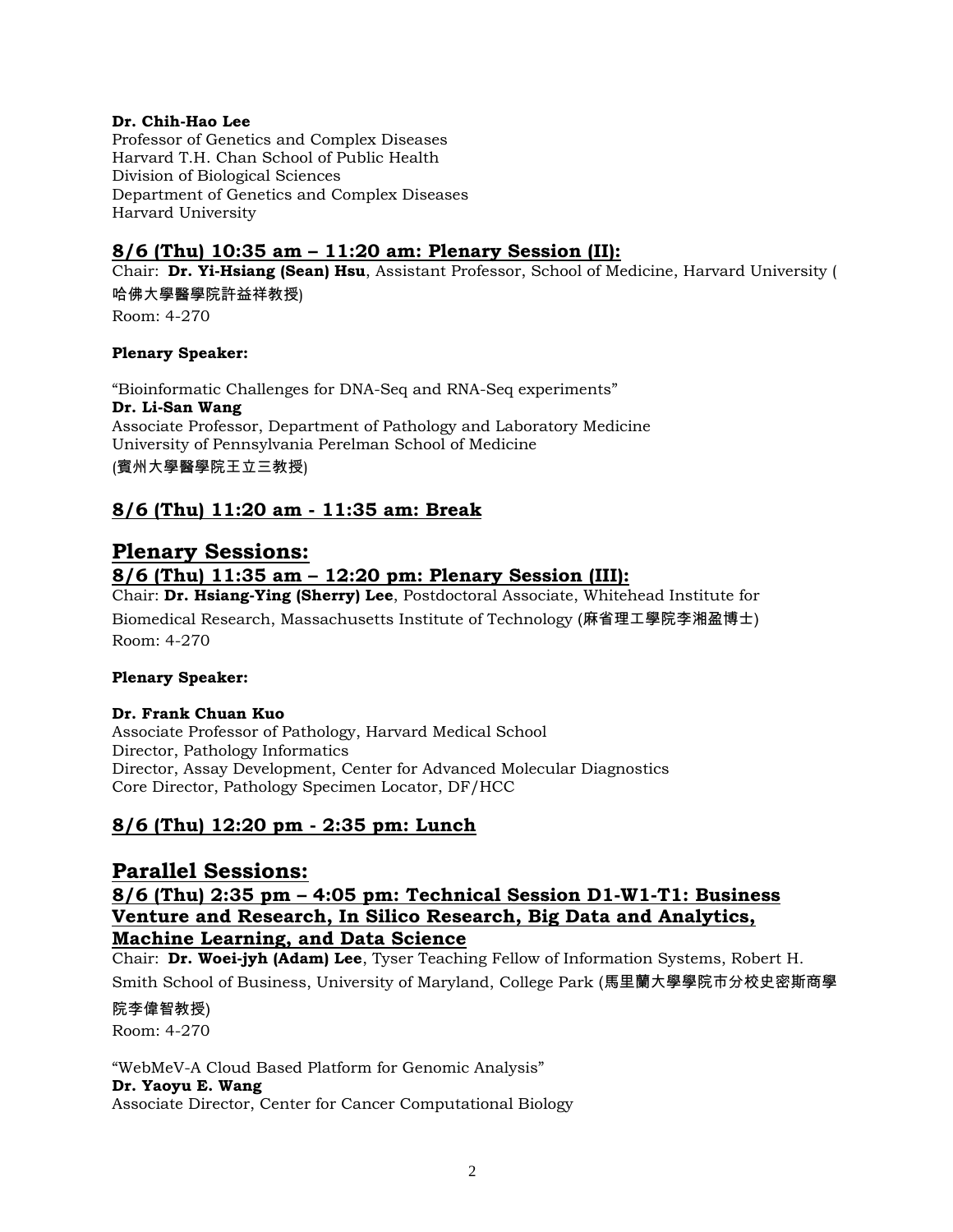Department of Biostatistics and Computational Biology Dana-Farber Cancer Institute, Harvard University (哈佛大學達納法伯癌症研究所王耀煜博士)

#### **Dr. Hau-Tieng Wu**

Assistant Professor, Department of Mathmatics University of Toronto (多倫多大學數學系吳浩榳教授)

#### **Dr. Michael Chang**

Chief Executive Officer Kyper

**Dr. Wu-Hsi Li** Founder and CEO, CharmPI LLC (CharmPI.com李務熙博士)

"Evidence of positive selection on type 2 diabetes associated loci in the human genome" **Dr. Yu-Ping Poh**

Postdoctoral Associate, Computer Science and Artificial Intelligence Laboratory Massachusetts Institute of Technology

## **8/6 (Thu) 2:35 pm – 4:05 pm: Technical Session D1-W2-T1: Bio-Materials, Bio-SoC, Bio-Nanotech, Bio-NEMS/Bio-MEMS, and Biomedical Sciences and Engineering**

Chair: **Dr. Yen-Tsung Huang**, Assistant Professor, Departments of Epidemiology and Biostatistics, Brown University (布朗大學流行病學系黃彥棕黃彥棕教授) Room: 4-261

"Bio-inspired Microlenses and Microcameras for Biomedical Applications"

#### **Dr. Hongrui Jiang**

Lynn H. Matthias Professor in Engineering & Vilas Distinguished Achievement Professor Department of Electrical and Computer Engineering University of Wisconsin, Madison

"Biophysics of Intrinsic Left-Right Asymmetry of The Cell" **Dr. Leo Q. Wan** Assistant Professor, Department of Biomedical Engineering Laboratory for Tissue Engineering and Morphogenesis Rensselaer Polytechnic Institute

"Mechanobiochemical Modeling of Cell-Material Interactions"

#### **Dr. Hongyan Yuan**

Assistant Professor, Department of Mechanical, Industrial & Systems Engineering University of Rhode Island

#### **Dr. Xi Xie**

Postdoctoral Fellow, Koch Institute for Integrative Cancer Research Massachusetts Institute of Technology

## **8/6 (Thu) 2:35 pm – 4:05 pm: Technical Session D1-W3-T1: Electronic, Photonic, and Magnetic Materials, Organic Polymer and Soft Materials,**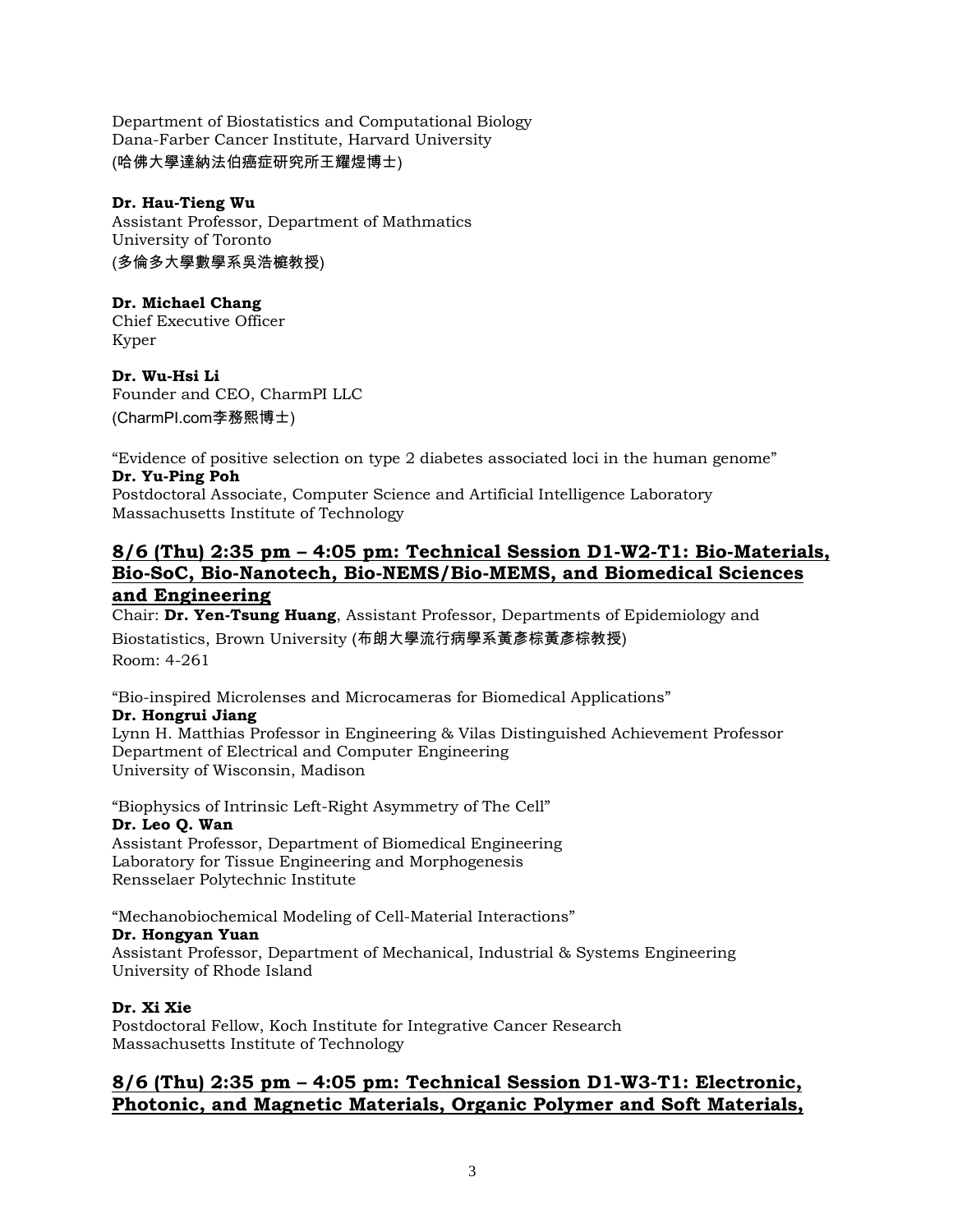## **Ceramic Materials, Metallurgy and Materials, Nanotechnology, Clean Energy and Water Purification Technology**

Chair: **Dr. I-Chun Cheng**, Associate Professor, Graduate Institute of Photonics and

Optoelectronics. Department of Electrical Engineering, National Taiwan University (台灣大學電

#### 機工程學系陳奕君教授)

Room: 4-265

"Integrated nano optoelectronics for biomedical engineering and applications"

#### **Dr. Alex (Ya Sha) Yi**

Associate Professor, Department of Electrical and Computer Engineering College of Engineering and Computer Science University of Michigan, Dearborn

"Tube^2: Optical and Electrical Properties of Tube-in-a-Tube"

#### **Dr. YuHuang Wang**

Associate Professor, Department of Chemistry and Biochemistry University of Maryland, College Park

"Short-Range Ordered-Disordered Transition of NiOOH/Ni(OH)2 Pair Induces Switchable Wettability"

**Dr. Shien-Ping Feng** Assistant Professor, Department of Mechanical Engineering The University of Hong Kong

(香港大學機械工程系馮憲平教授)

"Tackling the Problems of Lithium-Sulfur Battery: From Molecular Understanding to Nanomaterials Design" **Dr. Weiyang (Fiona) Li** Assistant Professor, Thayer School of Engineering Dartmouth College

## **8/6 (Thu) 4:05 pm – 4:20 pm: Break**

**Parallel Sessions: 8/6 (Thu) 4:20 pm – 5:50 pm: Technical Session D1-W1-T2: Business Venture and Research, In Silico Research, Big Data and Analytics, Machine Learning, and Data Science**

Chair: **Dr. Chen-Hsiang (Jones) Yu**, Founder and CEO, Prentice Lab (Prentice Lab余禎祥博士) Room: 4-270

### **Dr. Honggang Wang**

Associate Professor, Department of Electrical and Computer Engineering University of Massachusetts Dartmouth

#### **Dr. Juia Hua Fang**

Associate Professor, Division of Biostatistics and Health Services Research Department of Quantitative Health Sciences University of Massachusetts Medical School

"Automated image analysis: extract the thousand words from that picture"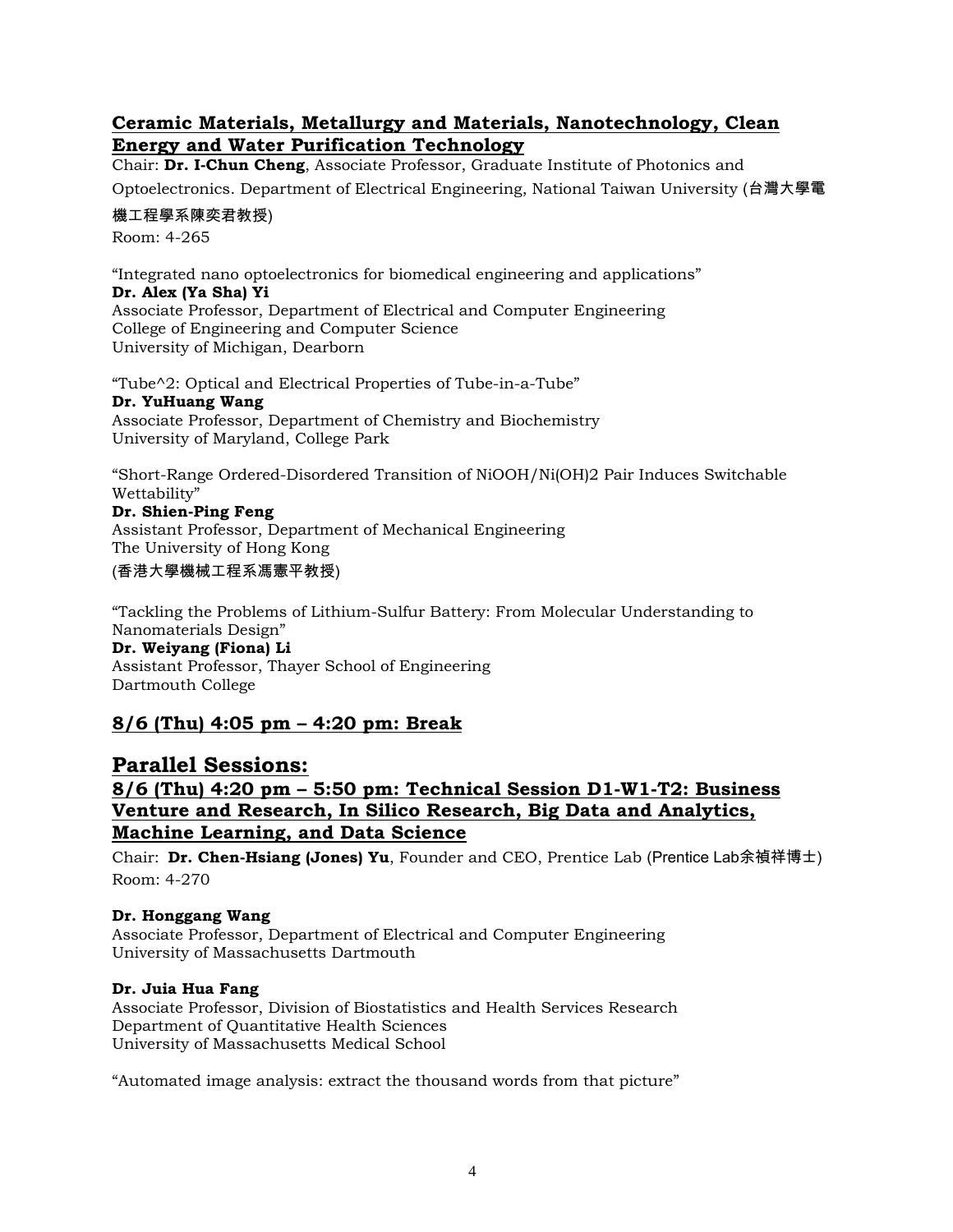#### **Dr. Tiao Xie**

Co-leader, Image and Data Analysis Core (IDAC) Harvard Medical School Harvard University

"Exploration of immune repertoire using next-generation sequencing" **Dr. Fan Gao**

Supervisor of Bioinformatics, The Picower Institute for Learning and Memory Massachusetts Institute of Technology

### **8/6 (Thu) 4:20 pm – 5:50 pm: Technical Session D1-W2-T2: Bio-Materials, Bio-SoC, Bio-Nanotech, Bio-NEMS/Bio-MEMS, and Biomedical Sciences and Engineering**

Chair: **Dr. Hsiang-Ying (Sherry) Lee**, Postdoctoral Associate, Whitehead Institute for Biomedical Research, Massachusetts Institute of Technology (麻省理工學院李湘盈博士) Room: 4-261

"Biomedical Big Data Analytics for Patient-Centric and Outcome-Driven Precision Health" **Dr. May Dongmei Wang**

Associate Professor, Wallace H. Coulter Department of Biomedical Engineering Kavli Fellow, Georgia Research Alliance Distinguished Cancer Scholar Georgia Institute of Technology

"Translating GWAS to Pathobiology in Lungs"

#### **Dr. Xiaobo Zhou**

Director and Assistant Professor, Functional Genomics Laboratory Channing Division of Network Medicine Brigham and Women's Hospital, Harvard Medical School

"High-resolution, high-speed 3D optical sensing"

#### **Dr. Song Zhang**

Associate Professor, School of Mechanical Engineering Purdue University

"A Bayesian framework for de novo mutation calling in sequencing data" **Dr. Bingshan Li** Assistant Professor, Department of Molecular Physiology and Biophysics Vanderbilt University School of Medicine

Vanderbilt Genetics Institute

## **8/6 (Thu) 4:20 pm – 5:50 pm: Technical Session D1-W3-T2: Electronic, Photonic, and Magnetic Materials, Organic Polymer and Soft Materials, Ceramic Materials, Metallurgy and Materials, Nanotechnology, Clean Energy and Water Purification Technology**

Chair: **Dr. Shien-Ping Feng**, Assistant Professor, Department of Mechanical Engineering The University of Hong Kong, (香港大學機械工程系馮憲平教授) Room: 4-265

"Si nanocrystals for lighting and memory applications" **Dr. Chuan-Feng Shih**

Associate Professor, Department of Electrical Engineering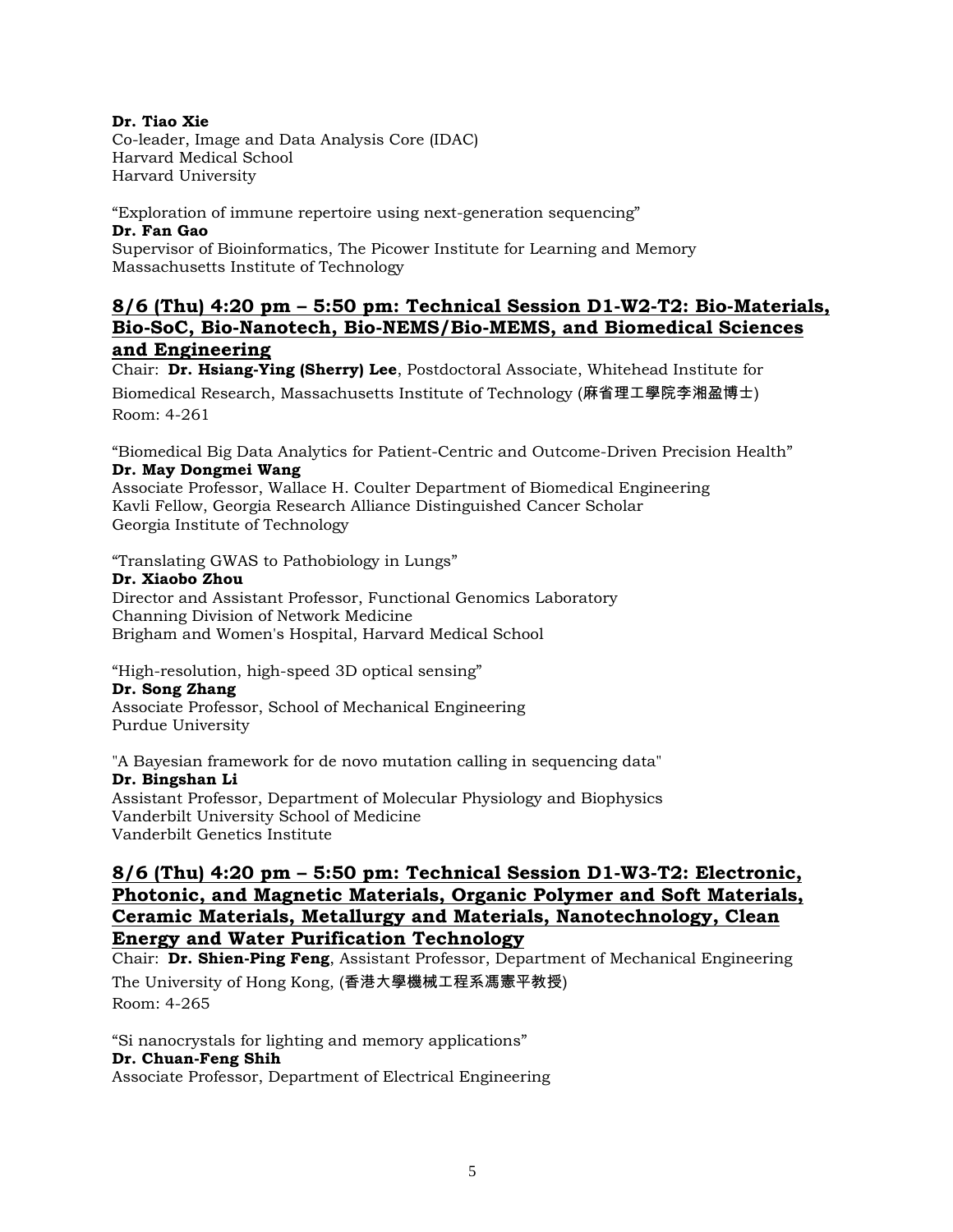National Cheng Kung University (成功大學電機工程學系施權峰教授)

"Ultrafast Optical Characterization of Thermal Transport in Micro/Nanostructured Materials" **Dr. Xiaojia Wang**

Assistant Professor, Department of Mechanical Engineering University of Minnesota, Minneapolis

"Quest for High-Temperature Superconductors"

#### **Dr. Wei-Cheng Lee**

Assistant Professor, Department of Physics, Applied Physics, and Astronomy, The State University of New York, Binghamton

"Electrochemical Materials and Devices for Energy Storage and Conversion" **Dr. Yuan Yang** Assistant Professor, Materials Science and Engineering Department of Applied Physics and Applied Mathematics Columbia University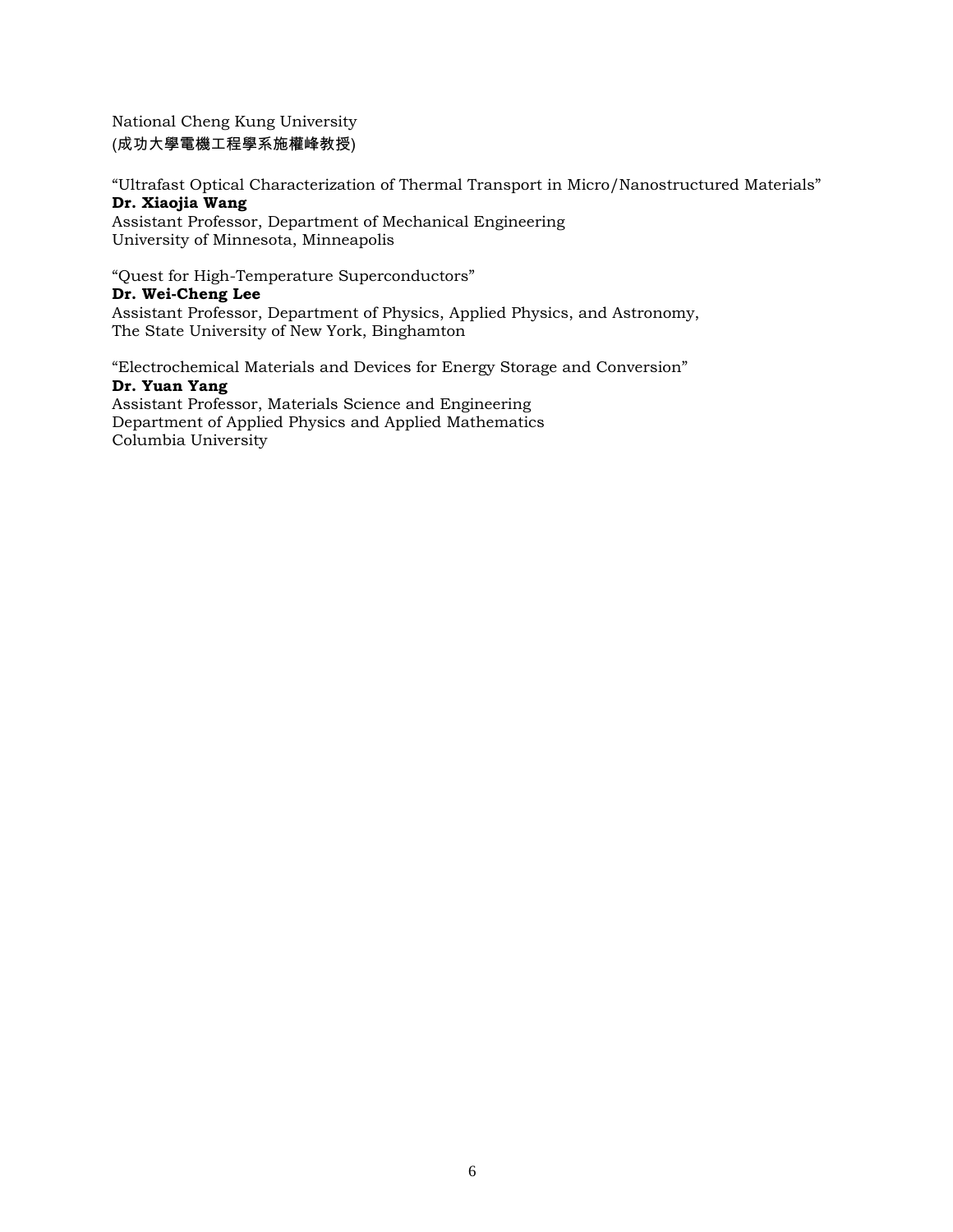## *Day 2 (Friday, August 7, 2015)*

#### **8/7 (Fri) 8:30 am - 6:00 pm: Registration**  Room: 4-270

## **8/7 (Fri) 8:30 am - 9:50 am: Panel Discussions - Big Data Analytics, Data Science and Machine Learning: Challenges and Opportunities**

Moderator: **Dr. Chen-Hsiang (Jones) Yu**, Founder and CEO, Prentice Lab (Prentice Lab 余禎祥博

士) Room: 4-270

### **Panelists:**

### **Dr. Qizhi Wei**

Vice President, Analytic Consulting Group Epsilon

#### **Dr. Judith Maro**

Instructor, Department of Population Medicine Harvard Pilgrim Health Care Institute Harvard Medical School

### **Dr. Michael Chang**

Chief Executive Officer Kyper

### **Dr. Wan-Ping Lee**

Senior Lead Scientist, R&D Seven Bridges Genomics, Inc. (Seven Bridges Genomics李婉萍博士)

## **Parallel Sessions:**

## **8/7 (Fri) 9:50 am - 11:20 am: Technical Session D2-W1-T1: Business Venture and Research, In Silico Research, Big Data and Analytics, Machine Learning, and Data Science**

Chair: **Dr. Chen-Hsiang (Jones) Yu**, Founder and CEO, Prentice Lab (Prentice Lab余禎祥博士) Room: 4-270

"Multipath Search on Large Open Data" **Dr. Woei-jyh (Adam) Lee** Tyser Teaching Fellow of Information Systems, Robert H. Smith School of Business University of Maryland, College Park (馬里蘭大學學院市分校史密斯商學院李偉智教授)

#### **Dr. Yingchun (Spring) Liu**

Senior Bioinformatics Scientist Mass General Hospital/Broad Institute of MIT and Harvard

"Cloud-Based Systems and Methods for Analyzing Genomic Information"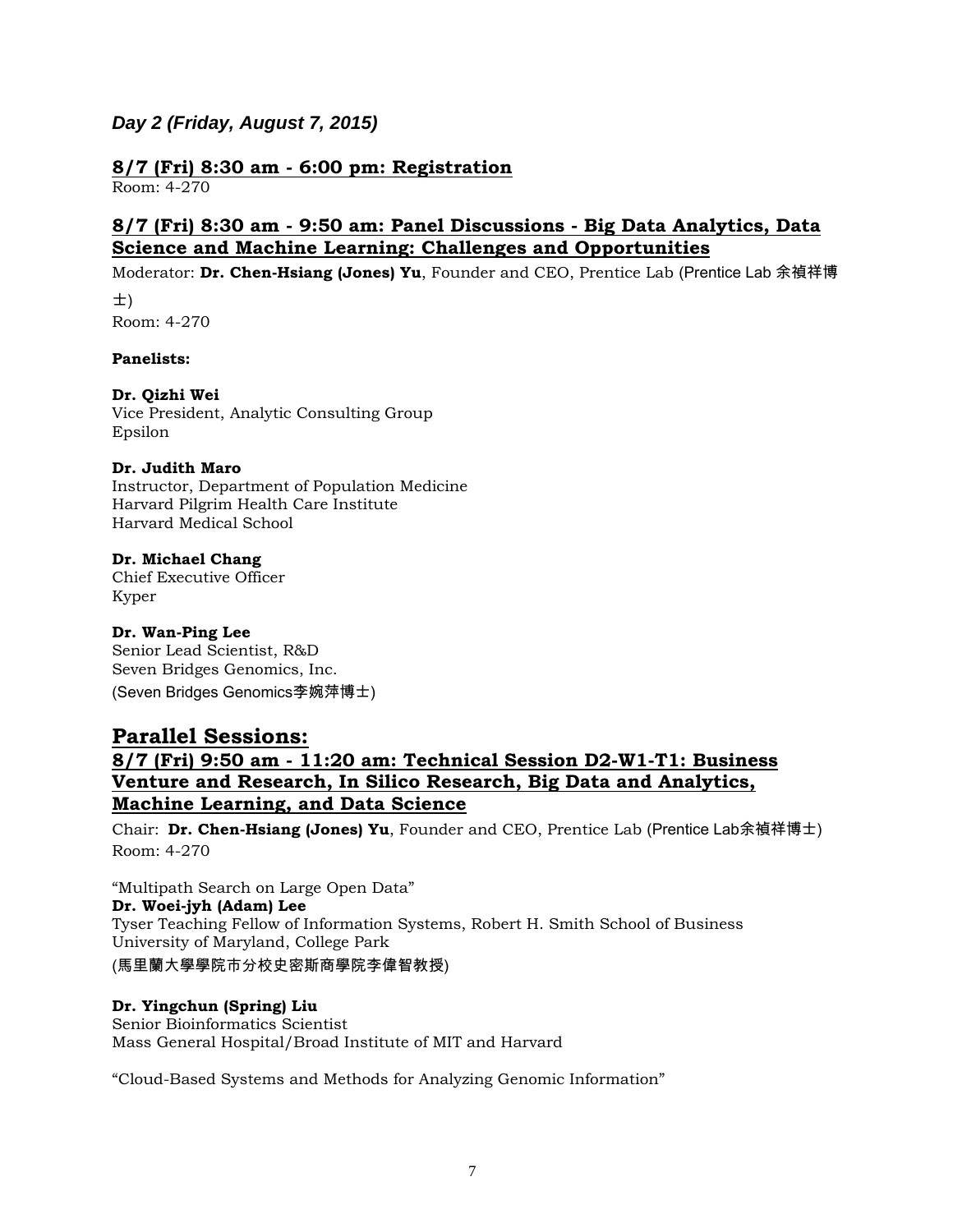#### **Dr. Wan-Ping Lee**

Senior Lead Scientist, R&D Seven Bridges Genomics, Inc. (Seven Bridges Genomics李婉萍博士)

"The effects of aging on circadian patterns of gene expression in the human prefrontal cortex" **Dr. Cho-Yi (Joey) Chen** Postdoctoral Research Fellow, Department of Biostatistics and Computational Biology Dana-Farber Cancer Institute Harvard University

(哈佛大學達納法伯癌症研究所陳卓逸博士)

## **8/7 (Fri) 9:50 am - 11:20 am: Technical Session D2-W2-T1: Bio-Materials, Bio-SoC, Bio-Nanotech, Bio-NEMS/Bio-MEMS, and Biomedical Sciences and Engineering**

Chair: **Dr. Yen-Tsung Huang**, Assistant Professor, Departments of Epidemiology and Biostatistics, Brown University (布朗大學流行病學系黃彥棕黃彥棕教授) Room: 4-261

"Enriching Silver Nanocrystals with Gold"

#### **Dr. Dong Qin**

Associate Professor, School of Materials Science and Engineering Georgia Institute of Technology

"Quantitative Analysis of Membrane Protein Binding Kinetics"

#### **Dr. Hung-Jen Wu**

Assistant Professor, Artie McFerrin Department of Chemical Engineering Texas A&M University

#### "Biological and bio-inspired transparent structural materials"

#### **Dr. Ling Li**

Postdoctoral Fellow in Materials Science and Mechanical Engineering in the Wyss Institute School of Engineering and Applied Sciences Harvard University

"Bioinspired Active Materials: From Camouflage to Anti-biofouling" **Dr. Qiming Wang** Postdoctoral Associate, Department of Mechanical Engineering Massachusetts Institute of Technology

## **8/7 (Fri) 9:50 am - 11:20 am: Technical Session D2-W3-T1: Electronic, Photonic, and Magnetic Materials, Organic Polymer and Soft Materials, Ceramic Materials, Metallurgy and Materials, Nanotechnology, Clean Energy and Water Purification Technology**

Chair: **Dr. Pei-Cheng Ku**, Associate Professor, Department of Electrical Engineering &

Computer Science, The University of Michigan at Ann Arbor, (密歇根大學安娜堡分校電機學系古培 正教授)

Room: 4-265

"Harnessing Soft Materials for Functionality through Deformation and Instability"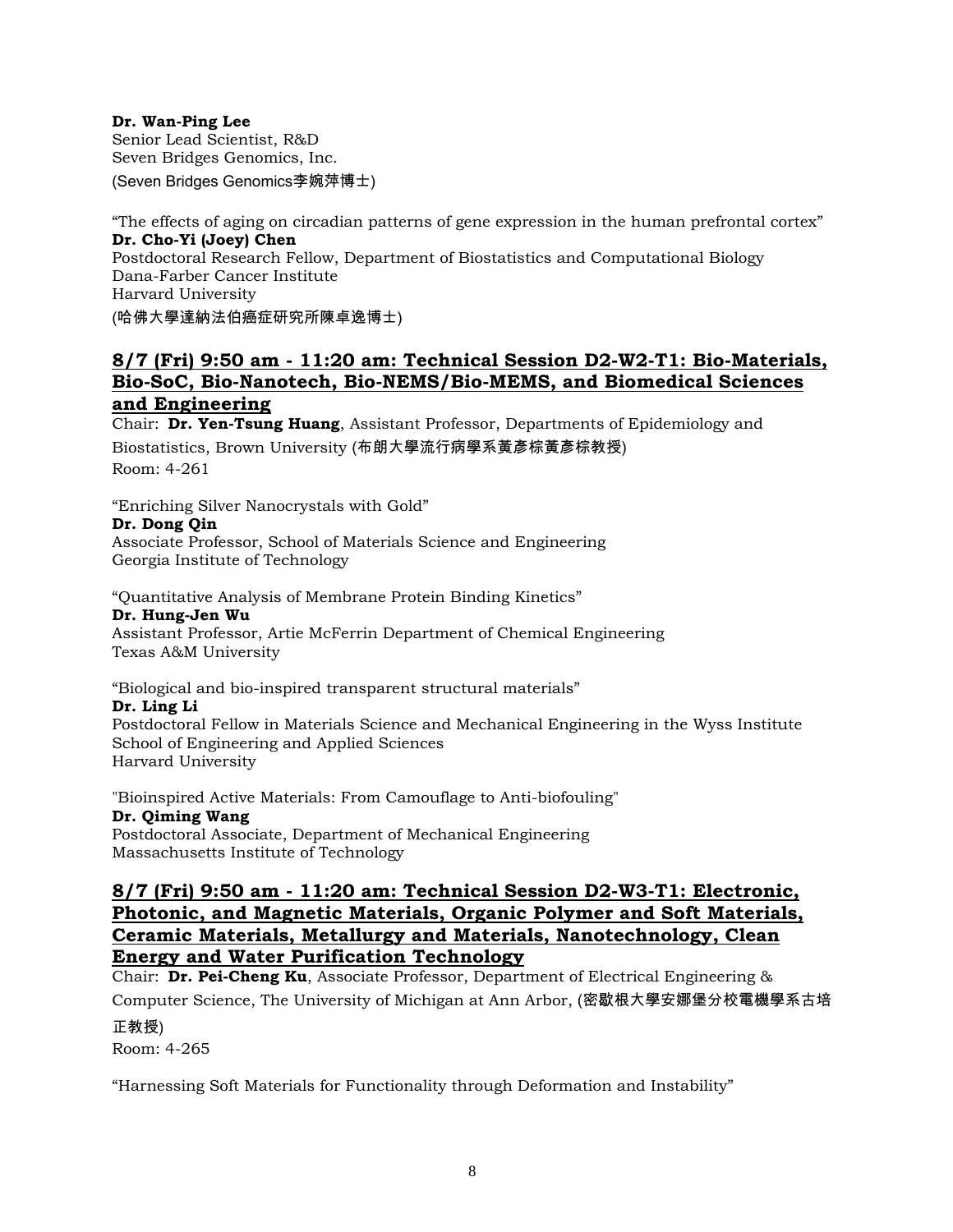#### **Dr. Sung Hoon Kang**

Assistant Professor, Department of Mechanical Engineering Hopkins Extreme Materials Institute Johns Hopkins University

"One is More than Two: Electron Transfer at Organic/Graphene Hybrid Interfaces" **Dr. Wai-Lun Chan** Assistant Professor, Department of Physics and Astronomy University of Kansas

"Mechanics and geometry in chiral structures: from nanohelices to bio-inspired structures" **Dr. Zi Chen** Assistant Professor, Thayer School of Engineering Dartmouth College

#### **Dr. Nanjia Zhou**

Camille and Henry Dreyfus Environmental Chemistry Fellow School of Engineering and Applied Science Harvard University

### **8/7 (Fri) 11:20 am - 11:35 am: Break**

## **Parallel Sessions:**

## **8/7 (Fri) 11:35 am – 1:05 pm: Technical Session D2-W1-T2: Business Venture and Research, In Silico Research, Big Data and Analytics, Machine Learning, and Data Science**

Chair: **Dr. Woei-jyh (Adam) Lee**, Tyser Teaching Fellow of Information Systems, Robert H. Smith School of Business, University of Maryland, College Park (馬里蘭大學學院市分校史密斯商學

#### 院李偉智教授)

Room: 4-270

"Bioinformatics Approaches for Functional Interpretation of Genome Variation" **Dr. Kai Wang**

Assistant Professor, Department of Psychiatry & Behavioral Sciences and Division of Bioinformatics, Department of Preventive Medicine University of Southern California

"Mediation analysis for survival data using semiparametric probit models: application to integrative genomics"

**Dr. Yen-Tsung Huang** Assistant Professor, Departments of Epidemiology and Biostatistics Brown University

(布朗大學流行病學系黃彥棕黃彥棕教授)

"Cancer Genomics: when in silico research interact with in vivo experiments"

#### **Dr. Liye Zhang**

Postdoctoral Fellow, School of Medicine Boston University

**Dr. Yiming Zhou** Research Fellow in Radiology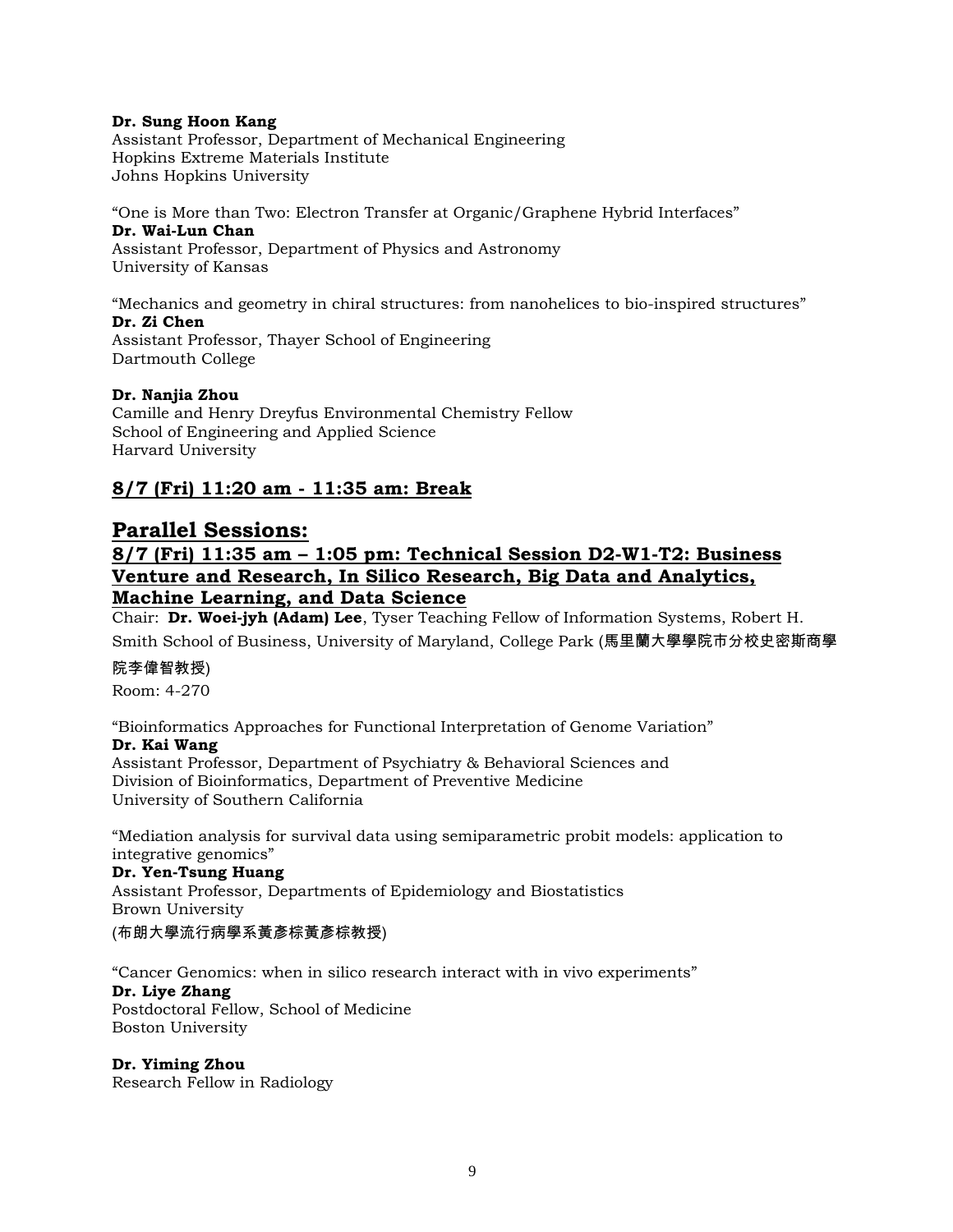Brigham and Women's Hospital Harvard Medical School

## **8/7 (Fri) 11:35 am – 1:05 pm: Technical Session D2-W2-T2: Bio-Materials, Bio-SoC, Bio-Nanotech, Bio-NEMS/Bio-MEMS, and Biomedical Sciences and Engineering**

Chair: **Dr. Hsiang-Ying (Sherry) Lee**, Postdoctoral Associate, Whitehead Institute for Biomedical Research, Massachusetts Institute of Technology (麻省理工學院李湘盈博士) Room: 4-261

#### **Dr. Chongli Yuan**

Assistant Professor, Department of Chemical Engineering Purdue University

#### **Dr. Gang Han**

Assistant Professor, Department of Biochemistry and Molecular Pharmacology University of Massachusetts Medical School

"Colloidal Gels as Biomaterials for Regenerative Medicine"

#### **Dr. Huanan Wang**

Rubicon Postdoctoral Research Fellow School of Engineering and Applied Sciences Department of Physics Experimental Soft Condensed Matter Group Harvard University

#### **Dr. Yi-Dong Lin**

Research Fellow in Medicine Cardiac Muscle Research Laboratory Brigham and Women's Hospital Harvard Medical School

## **8/7 (Fri) 11:35 am – 1:05 pm: Technical Session D2-W3-T2: Electronic, Photonic, and Magnetic Materials, Organic Polymer and Soft Materials, Ceramic Materials, Metallurgy and Materials, Nanotechnology, Clean Energy and Water Purification Technology**

Chair: **Dr. Jung-Tsung Shen**, Assistant Professor, Department of Electrical & Systems Engineering, Washington University in St. Louis (聖路易華盛頓大學電機暨系統工程學系沈榮聰教授) Room: 4-265

"Development of Membranes for H2 Purification and CO2 Capture: From Material Molecular Engineering to Technology Commercialization"

#### **Dr. Haiqing Lin**

Assistant Professor, Department of Chemical and Biological Engineering State University of New York, Buffalo

"Rational Design of Cathodes for Rechargeable Li-S and Li-O2 Batteries" **Dr. Yongzhu Fu** Assistant Professor, Department of Mechanical Engineering

Indiana University–Purdue University Indianapolis

"Dielectric Elastomers for Optics and Soft Robotics"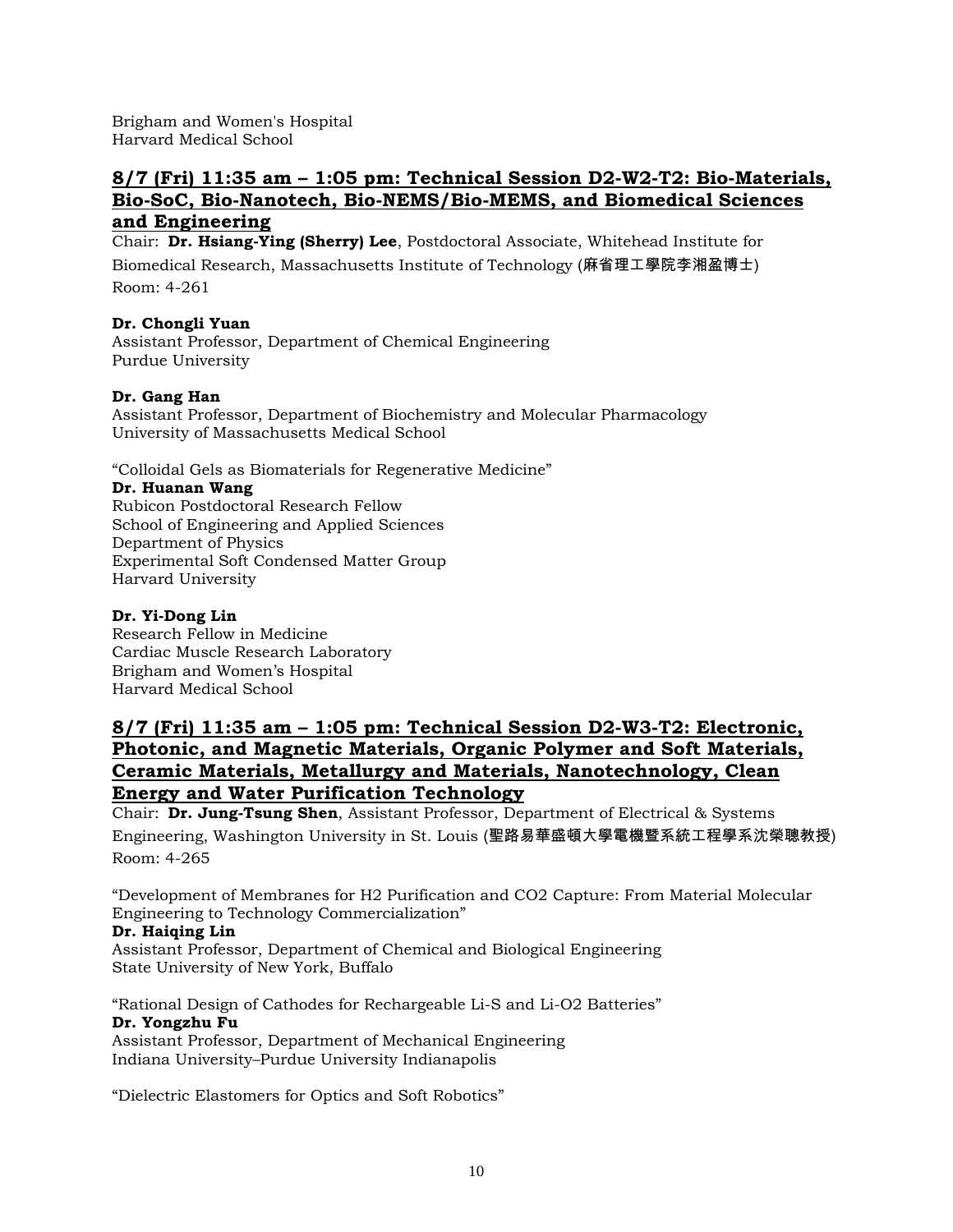#### **Dr. Samuel Shian**

Research Associate, Harvard John A Paulson School of Engineering and Applied Science Harvard University

"Design Principles for Superionic Conductors in Solid-state Lithium Batteries" **Dr. Yan Eric Wang** Senior Postdoctoral Associate, Department of Materials Science and Engineering Massachusetts Institute of Technology

## **8/7 (Fri) 1:05 pm - 2:35 pm: Lunch**

## **Parallel Sessions: 8/7 (Fri) 2:35 pm – 4:05 pm: Technical Session D2-W1-T3: Business Venture and Research, In Silico Research, Big Data and Analytics, Machine Learning, and Data Science**

Chair: **Dr. Chen-Hsiang (Jones) Yu**, Founder and CEO, Prentice Lab (Prentice Lab余禎祥博士) Room: 4-270

"Change-point models for detecting aberrant gene expression patterns in cancers" **Dr. Zhi Wei** Associate Professor, Department of Computer Science

New Jersey Institute of Technology

"Testing for equality of variance with application to DNA methylation data"

#### **Dr. Weiliang Qiu**

Assistant Professor, Channing Division of Network Medicine Brigham and Women's Hospital Harvard Medical School

#### **Dr. Qiang Liu**

Assistant Professor, Department of Computer Science Dartmouth College

#### **Dr. Han Xu**

Research Scientist Broad Institute of MIT and Harvard

## **8/7 (Fri) 2:35 pm – 4:05 pm: Technical Session D2-W2-T3: Bio-Materials, Bio-SoC, Bio-Nanotech, Bio-NEMS/Bio-MEMS, and Biomedical Sciences and Engineering**

Chair: **Dr. Hsiang-Ying (Sherry) Lee**, Postdoctoral Associate, Whitehead Institute for

Biomedical Research, Massachusetts Institute of Technology (麻省理工學院李湘盈博士) Room: 4-261

"Twisting mice move the dystonia field forward"

#### **Dr. Chun-Chi (Richard) Liang**

Research Investigator, Departments of Neurology & Cell and Developmental Biology University of Michigan Medical School, Ann Arbor

"NMDAR signaling in cancer: regulation by a polymorphic modifier gene and the tumor microenvironment"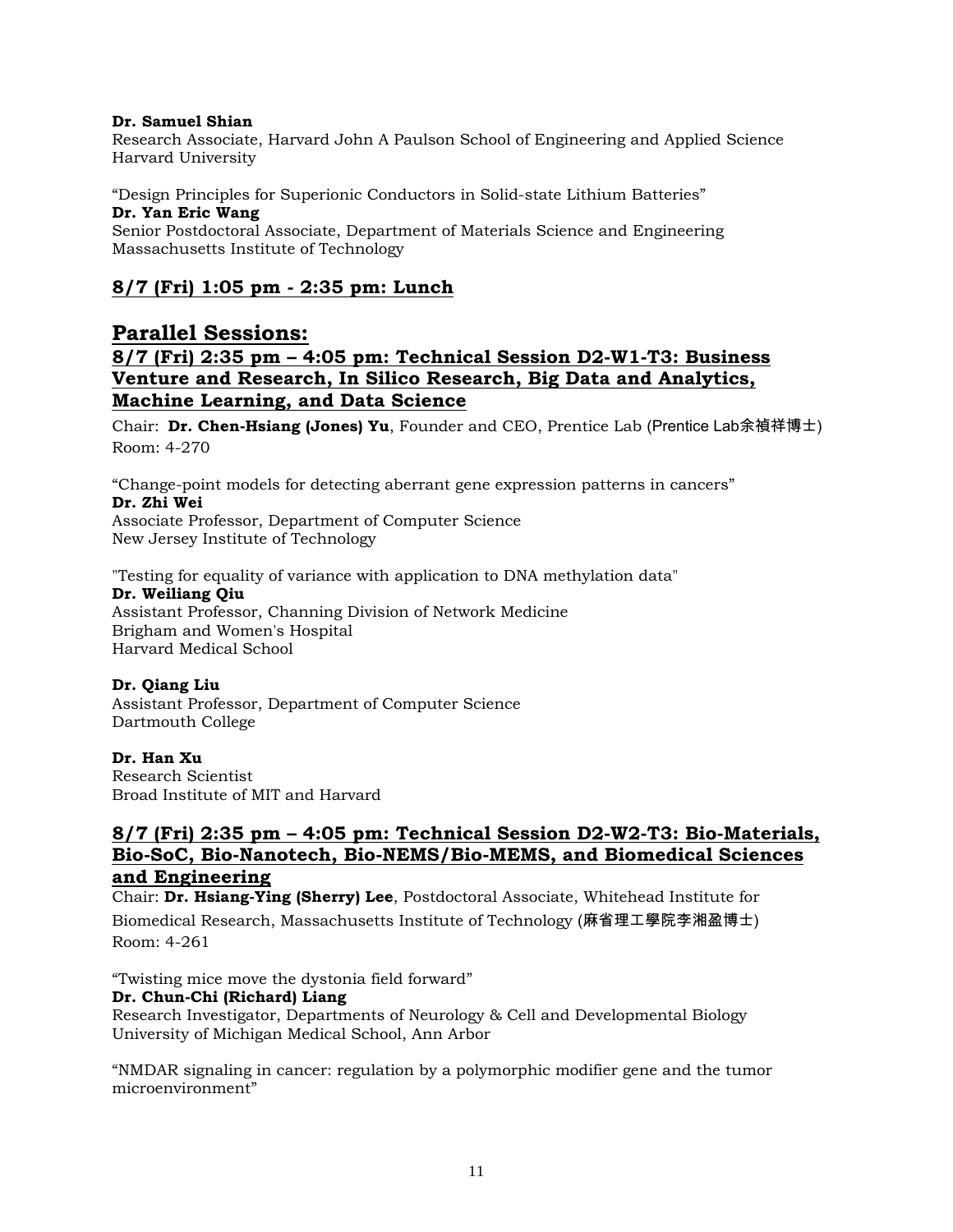#### **Dr. Leanne Li**

Postdoctoral Fellow, Koch Institute for Integrative Cancer Research Massachusetts Institute of Technology

"Photostick: a method for selective isolation of target cells from culture" **Dr. Miao-Ping Chien** Postdoctoral fellow, Department of Chemistry & Chemical Biology Department of Chemistry and Chemical Biology Harvard University

"A CRISPR view of genome editing" **Mr. Winston X. Yan** MD/PhD Candidate Biophysics Program, Harvard University Feng Zhang Lab, Broad Institute

## **8/7 (Fri) 2:35 pm – 4:05 pm: Technical Session D2-W3-T3: Electronic, Photonic, and Magnetic Materials, Organic Polymer and Soft Materials, Ceramic Materials, Metallurgy and Materials, Nanotechnology, Clean Energy and Water Purification Technology**

Chair: **Dr. Shien-Ping Feng**, Assistant Professor, Department of Mechanical Engineering The University of Hong Kong, (香港大學機械工程系馮憲平教授)

Room: 4-265

"Rapid Atmospheric-Pressure-Plasma Processed Nanomaterials for Dye-Sensitized Photovoltaic Cells"

### **Dr. I-Chun Cheng**

Associate Professor, Graduate Institute of Photonics and Optoelectronics Department of Electrical Engineering National Taiwan University

#### (台灣大學電機工程學系陳奕君教授)

"Characterization of Nanofluidic Transport Using Hybrid Nanochannels"

#### **Dr. Chuanhua Duan**

Assistant Professor, Department of Mechanical Engineering Boston University

"Organic Molecule Redox Flow Battery"

#### **Dr. Qing Chen**

Postdoctoral Fellow in Materials Science and Mechanical Engineering School of Engineering and Applied Sciences Harvard University

#### **Dr. Hang Z. Yu**

Postdoctoral Associate, Department of Materials Science and Engineering, Massachusetts Institute of Technology

#### **Dr. Po-Yen Chen**

Research Assistant, Department of Chemical Engineering Massachusetts Institute of Technology

## **8/7 (Fri) 4:05 pm – 4:20 pm: Break**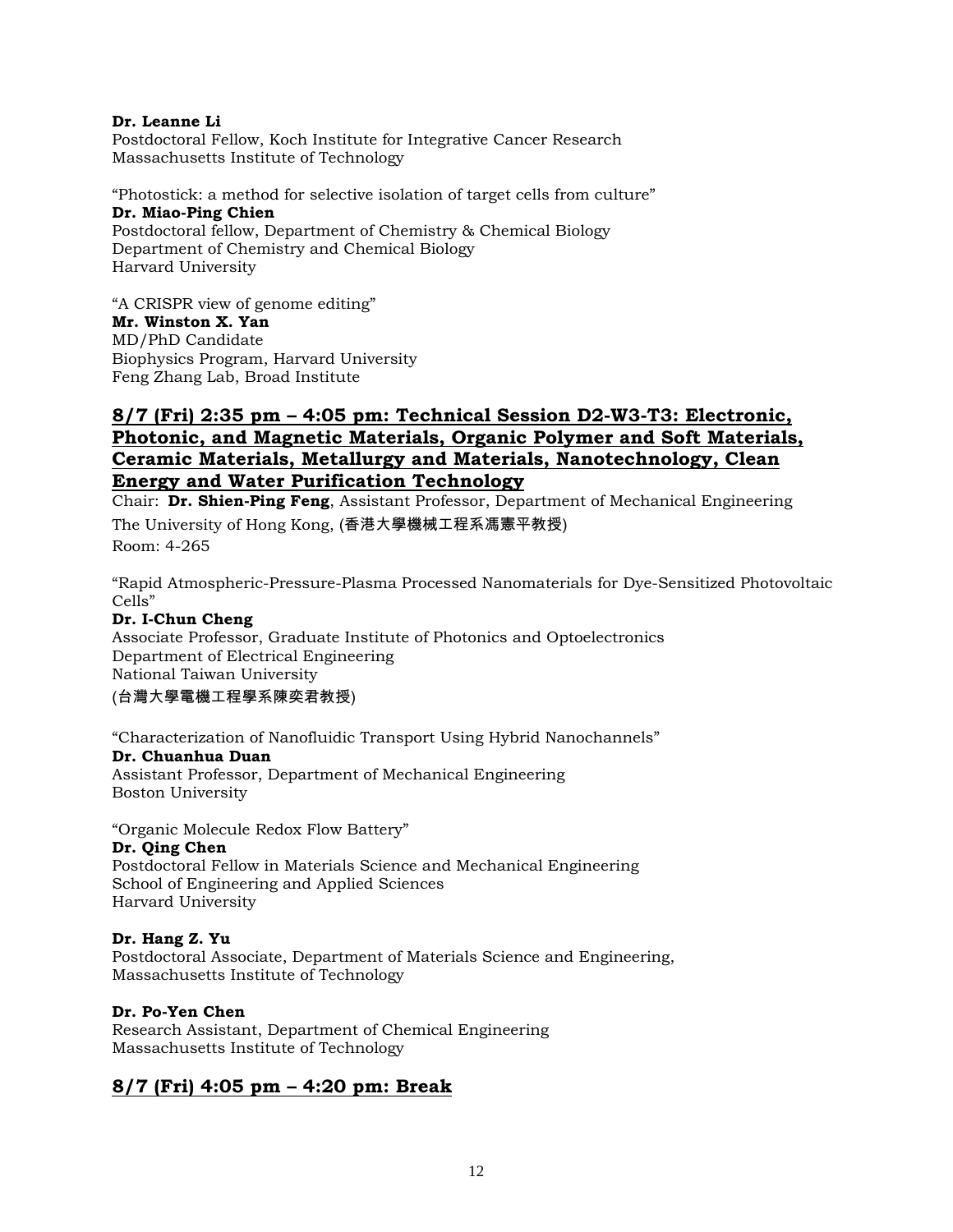## **Parallel Sessions:**

## **8/7 (Fri) 4:20 pm – 5:50 pm: Technical Session D2-W1-T4: Business Venture and Research, In Silico Research, Big Data and Analytics, Machine Learning, and Data Science**

Chair: **Dr. Woei-jyh (Adam) Lee**, Tyser Teaching Fellow of Information Systems, Robert H. Smith School of Business, University of Maryland, College Park (馬里蘭大學學院市分校史密斯商學

#### 院李偉智教授)

Room: 4-270

"Decipher Regulatory Grammar from DNA Sequence"

#### **Dr. Zhizhuo Zhang**

Postdoctoral Research Associate, the Computational Biology Group Computer Science and Artificial Intelligence Laboratory and Broad Institute Massachusetts Institute of Technology

"Inference of transcriptional regulation in cancers"

#### **Dr. Peng Jiang**

Postdoctoral Research Fellow, Department of Biostatistics and Computational Biology Dana-Farber Cancer Institute Harvard University

"Embryonic Development following Somatic Cell Nuclear Transfer Impeded by Persisting Histone Methylation"

#### **Dr. Yuting Liu**

Postdoctoral Research Fellow, Department of Genetics Harvard University

"Skim Reading and Mobile Learning: From Academic Research to Products" **Dr. Chen-Hsiang (Jones) Yu** Founder and CEO, Prentice Lab (Prentice Lab余禎祥博士)

### **8/7 (Fri) 4:20 pm – 5:50 pm: Technical Session D2-W2-T4: Bio-Materials, Bio-SoC, Bio-Nanotech, Bio-NEMS/Bio-MEMS, and Biomedical Sciences and Engineering**

Chair: **Dr. Yen-Tsung Huang**, Assistant Professor, Departments of Epidemiology and Biostatistics, Brown University (布朗大學流行病學系黃彥棕黃彥棕教授) Room: 4-261

"T lymphocyte engineering with cytokine nanogels for enhanced cancer immunotherapy" **Dr. Li Tang**

Irvington Postdoctoral Fellow, Koch Institute for Integrative Cancer Research Massachusetts Institute of Technology

"Structural studies of lipid-protein interactions using electron crystallography" **Dr. Po-Lin Chiu** Postdoctoral Fellow, Department of Cell Biology Harvard Medical School

"Identification of small-molecule probes of autophagy based-Salmonella clearance"